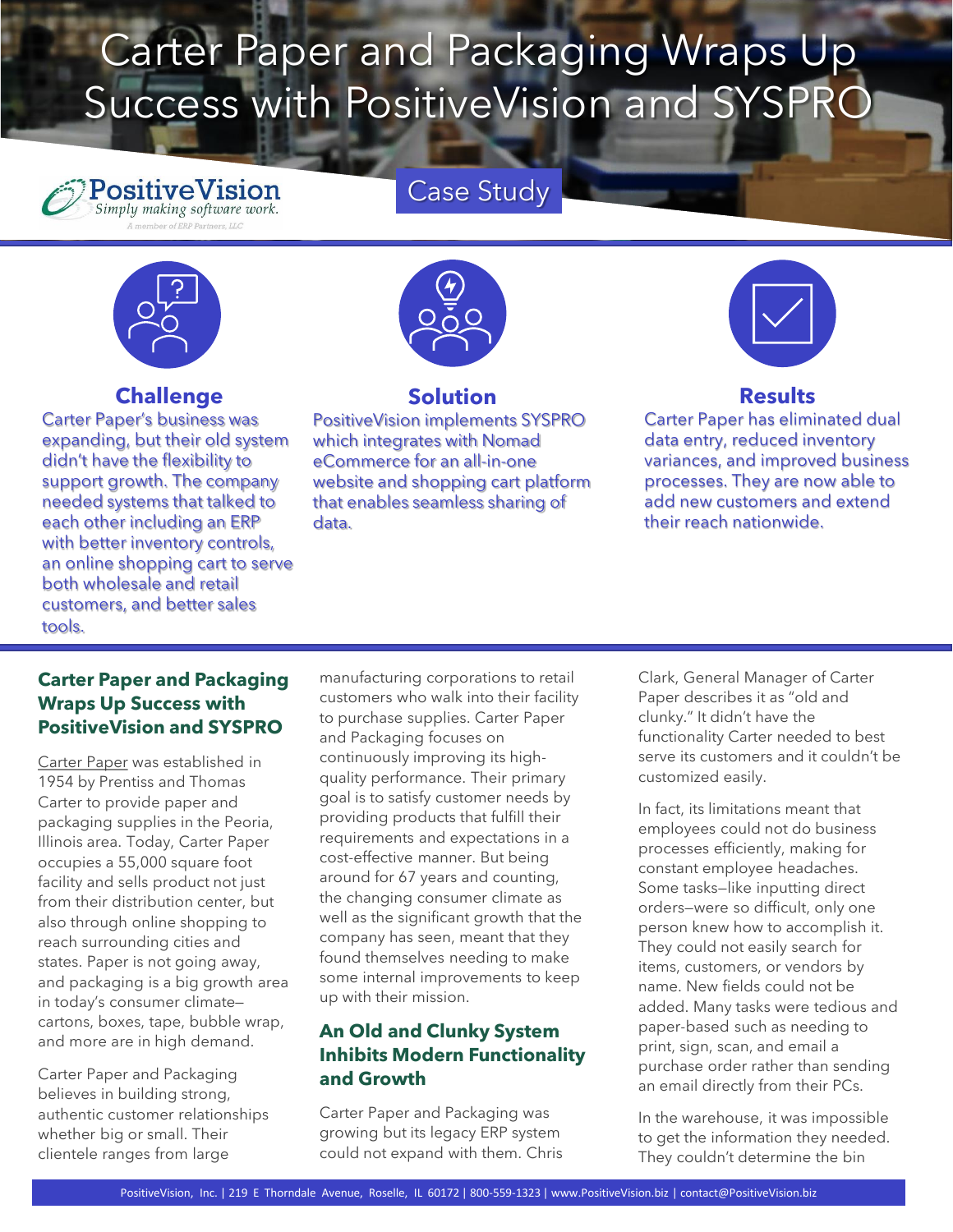# "Their customer service is *phenomenal*."

locations of items or status of orders. Repeat orders were entered every time by keying information from a paper copy.

Salespeople were also frustrated. The sales team needed better tools for reordering, future price changes, contracts, and more.

Additionally, communication between their systems didn't exist. Because the ERP system wasn't integrated with the e-commerce website, it often reflected inaccurate inventory availability.

Old and clunky, indeed.

Something needed to give. The company management began looking for a new software system that could better fit their growing needs.

#### **Carter Chooses SYSPRO and PositiveVision**

When Carter Paper found SYSPRO, they were intrigued by what the ERP had to offer. SYSPRO had the capabilities they lacked in their existing system—to conform to the needs of the company, no matter how unique. The functionality that SYSPRO showed was far more extensive than what they'd been working with and the other ERP systems they considered.

Carter Paper began to work with Bob Baran and Nicole Sherman from PositiveVision, Inc. to implement SYSPRO.

"SYSPRO's range of capabilities and the presentation by PositiveVision is

what sold us," said Chris Clark, General Manager of Carter Paper.

The implementation process went very well. Beyond ordinary hiccups and any new system experiences, everything has run smoothly and efficiently. And for those hiccups? PositiveVision has been there to get them through it every time. The biggest issue Carter had with the implementation process was that their legacy system was designed in a way that it would not allow for any type of automatic transfer of data. This resulted in a massive project of manual data entry to get the data transferred but, "Nicole [of PositiveVision] went above and beyond in helping us move data from the old system by being on-site with us to get it done."

"Their customer service is *phenomenal*. They were very good about quick response and turnaround time. If PositiveVision didn't have an answer readily available, they would find it for us," said Chris; "Better yet, Bob and Nicole are very good about transferring knowledge to us so we can learn to customize reports and fields on our own."

#### **Taking Paper, Time, and Costs Out of the Process**

Carter Paper and Packaging may sell paper, but that doesn't mean they wanted to use paper and inefficient manual processes. After using SYSPRO for the past two years, Carter has seen significant reductions in wasted time.

One of the more dramatic results has been seen in the AP (accounts

### **PositiveVision** Simply making software work.



### **Company:**

## Carter Paper and Packaging

- Peoria, Illinois
- Retail and Wholesale Sales and Distribution
- 55,000 Square-Foot Distribution Center
- Family-Owned since 1954

# **System Profile:**

## SYSPRO

- Financials: AR, AP, Cashbook, GL
- Sales Order
- Purchase Order
- Inventory
- MRP
- Trade Promotions
- CRM
- Quotations

### Nomad eCommerce